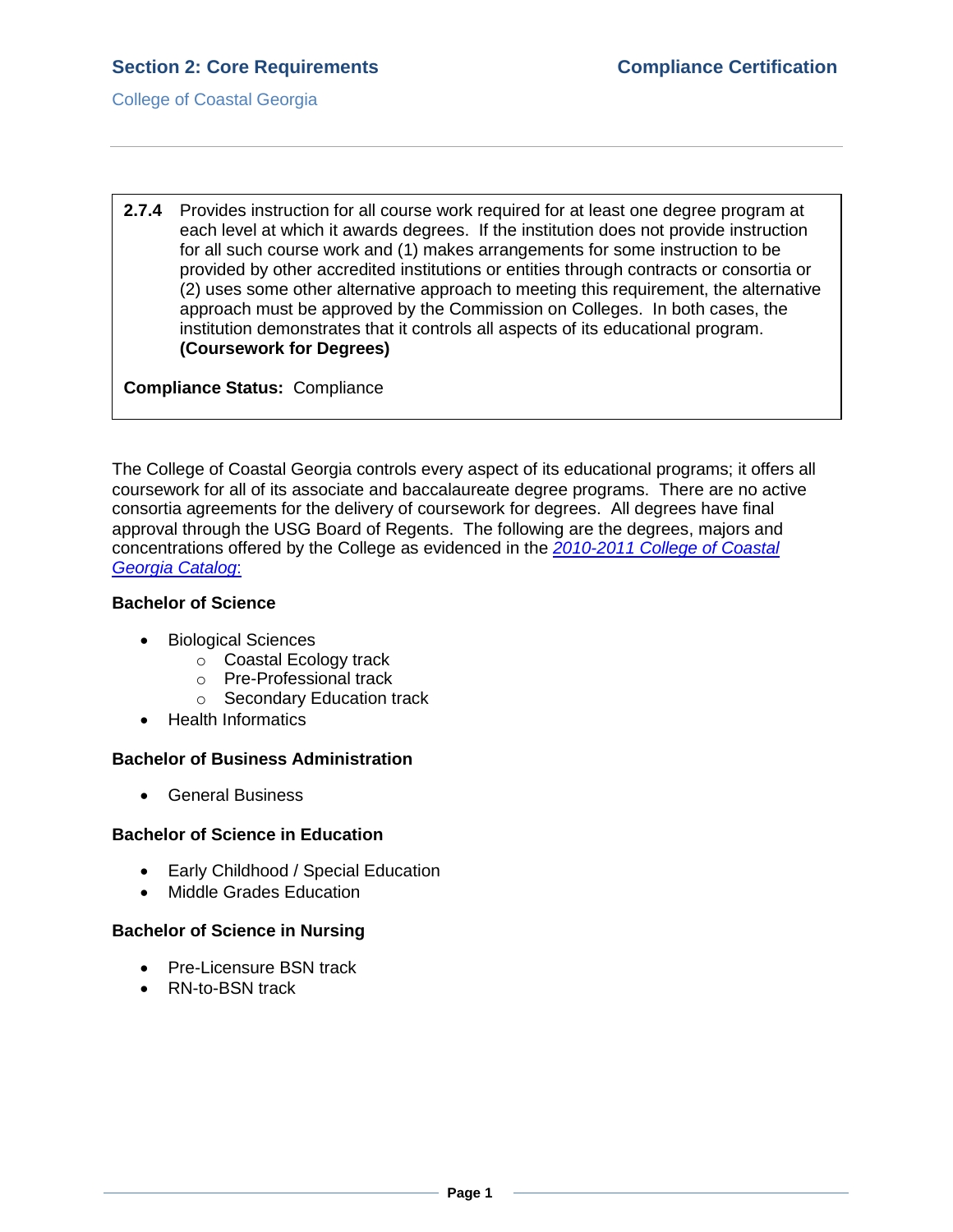# **Section 2: Core Requirements Compliance Certification**

College of Coastal Georgia

### **Career Associate**

- Clinical Laboratory Technology
- Hospitality Management
	- o Culinary Arts track
	- o Hotel Operations track
- Nursing
- Radiologic Science

### **Associate for Transfer** *(concentrations)<sup>1</sup>*

*Associate of Arts (AA)*

- Art
- Communication
- English
- Modern Foreign Languages
- Philosophy

### *Associate of Science (AS)*

- Agribusiness
- Agricultural Economics
- Chemistry
- Computer Information Systems
- Computer Science
- Criminal Justice
- Dental Hygiene
- Environmental Economics and Management
- Fisheries and Aquaculture
- Forest Environmental Resources
- Forestry
- **•** General Studies
- Geology
- Health and Physical Education
- History
- Information Technology
- Mathematics
- Medical Records Administration
- Medical Technology
- Occupational Therapy
- Physical Therapy
- Physician Assistant
- Physics

 $\overline{\phantom{a}}$ 

 $1$  Concentrations in the AA and AS degrees are recognized by successful completion of Area F courses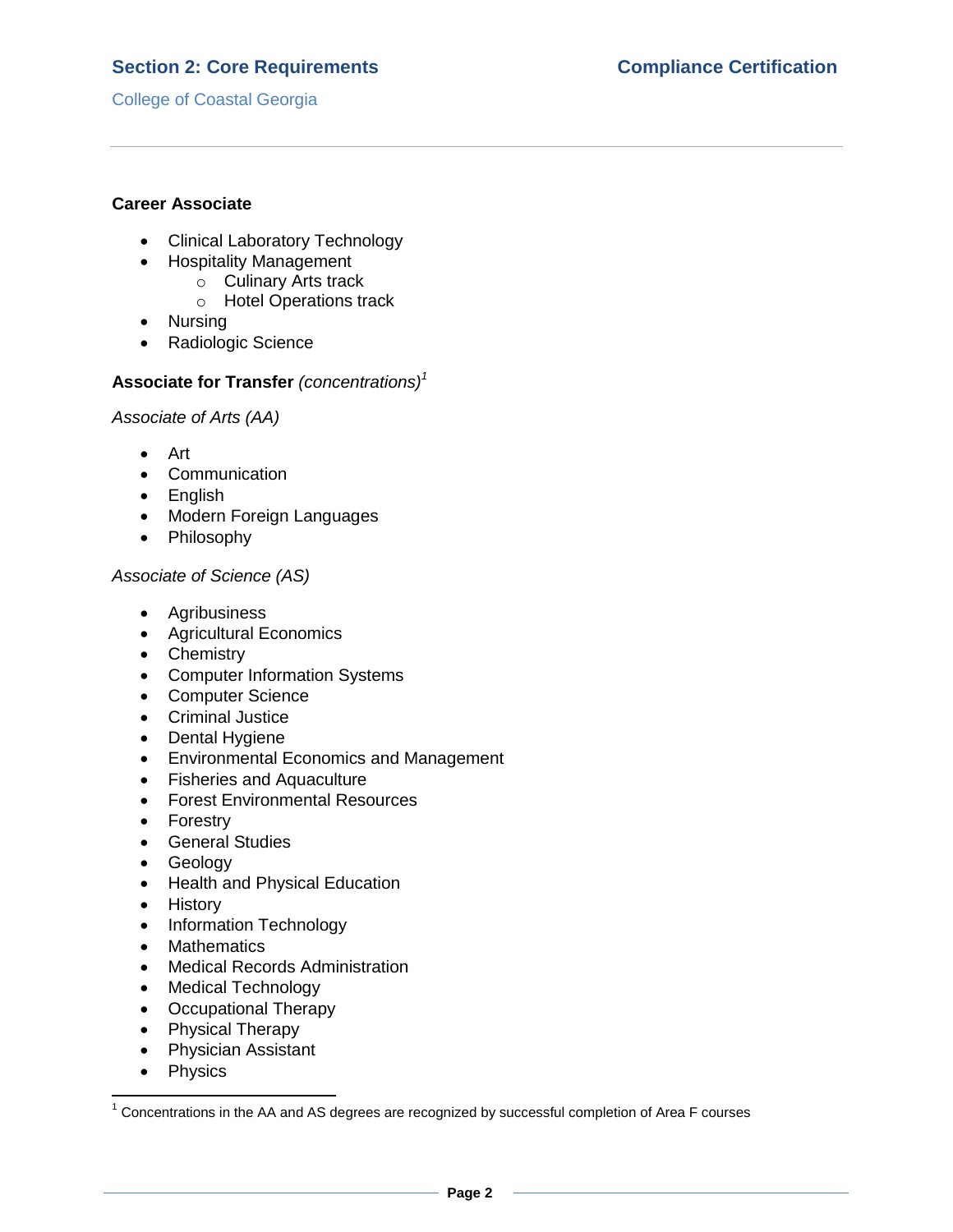## **Section 2: Core Requirements Compliance Certification**

College of Coastal Georgia

- Political Science
- Pre-Dentistry
- Pre-Engineering
- Pre-Medicine
- Pre-Pharmacy
- Pre-Veterinary Medicine
- Psychology
- Recreation
- Respiratory Therapy
- Sociology
- Wildlife

The College acknowledges the transferability of coursework completed at other institutions and has published policies and procedures that regulate the transfer of appropriate coursework taken elsewhere. These policies are delineated in the College's *[Catalog.](CCGAcatalog.pdf#page=42)*